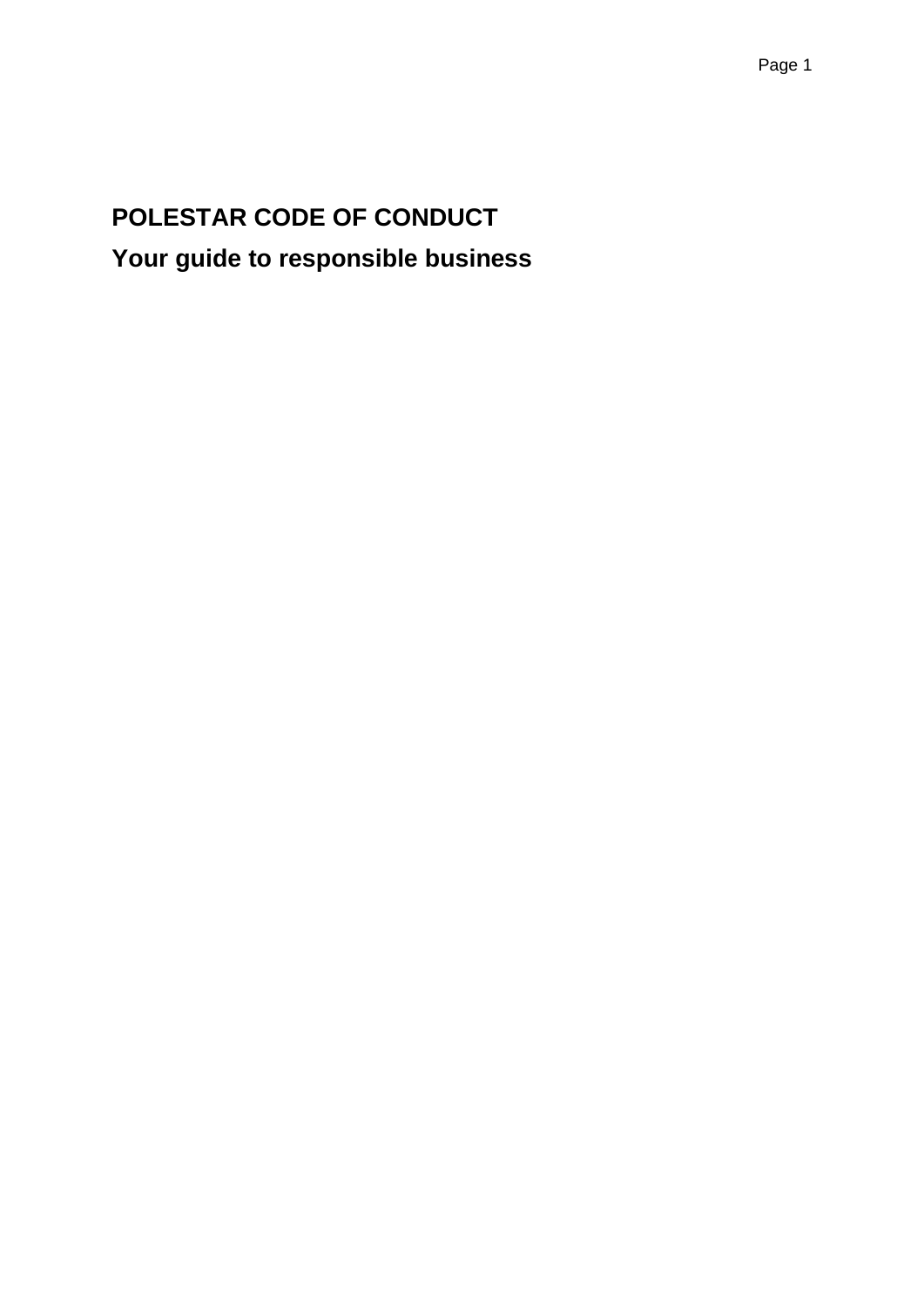### **INTRO**

Polestar's Code of Conduct is the guiding star in our daily work and the decisions we make. It is how we make sure that all Polestar employees understand and act in accordance with our strong commitment to conduct business in an ethical way.

Take the time to read this Code, which applies to all Polestar legal entities and provides details about how you, as an employee, and we, as a company, are expected to act.

Consider this document a friend that you can turn to for guidance on how you can contribute to driving our culture of transparency, compliance, ethical conduct, and accountability.

Our fundamental values are integrity and ownership:

- We always act with integrity to create trust, which is fundamental for the strength of our business and culture. We do this in compliance with the law and we follow high ethical standards. Besides being the right thing to do and protecting Polestar, it improves our performance and reflects on our brand, reputation and business to our customers, our business partners and the world — and enables us to attract and retain top talent.
- Ownership means we live and act according to our Code of Conduct. What we do and how we do it is our shared responsibility.

Everything in this Code of Conduct stems from these two fundamental values, and employees should refer to these values as their moral compass, together with the simple "ethics check": Would I be comfortable explaining this action to a third party? And how would I feel if this came out to the press?

If you are unsure and need to ask for advice, talk to your manager or a colleague in the Legal team.

*Thomas Ingenlath CEO of the Polestar Group*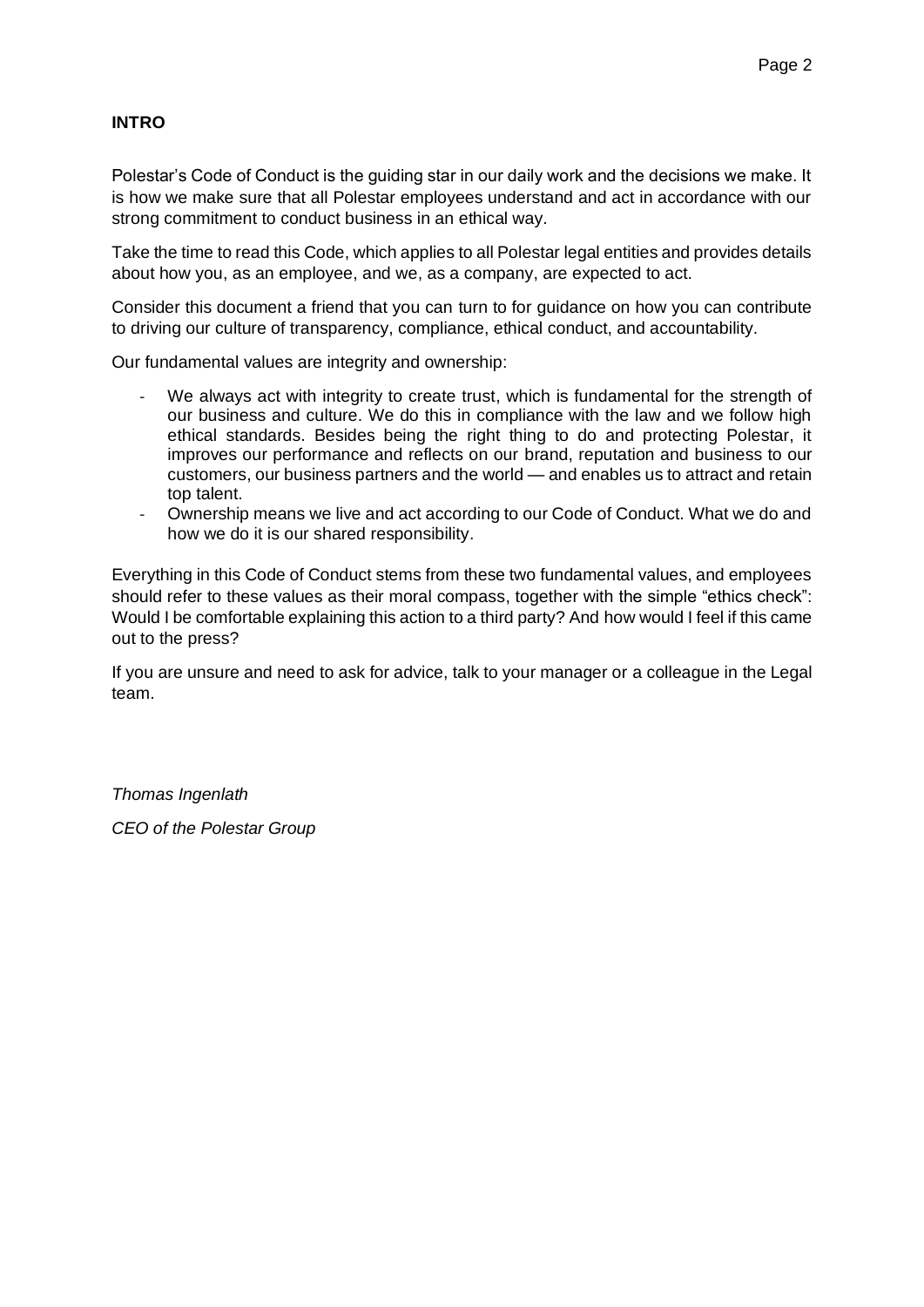| 1              |     |  |  |  |
|----------------|-----|--|--|--|
| $\overline{2}$ |     |  |  |  |
| 3              |     |  |  |  |
|                | 3.1 |  |  |  |
|                | 3.2 |  |  |  |
|                | 3.3 |  |  |  |
| 4              |     |  |  |  |
|                | 41  |  |  |  |
|                | 4.2 |  |  |  |
|                | 4.3 |  |  |  |
|                | 4.4 |  |  |  |
|                | 4.5 |  |  |  |
|                | 4.6 |  |  |  |
|                | 4.7 |  |  |  |
| 5              |     |  |  |  |
| 6              |     |  |  |  |
| 7              |     |  |  |  |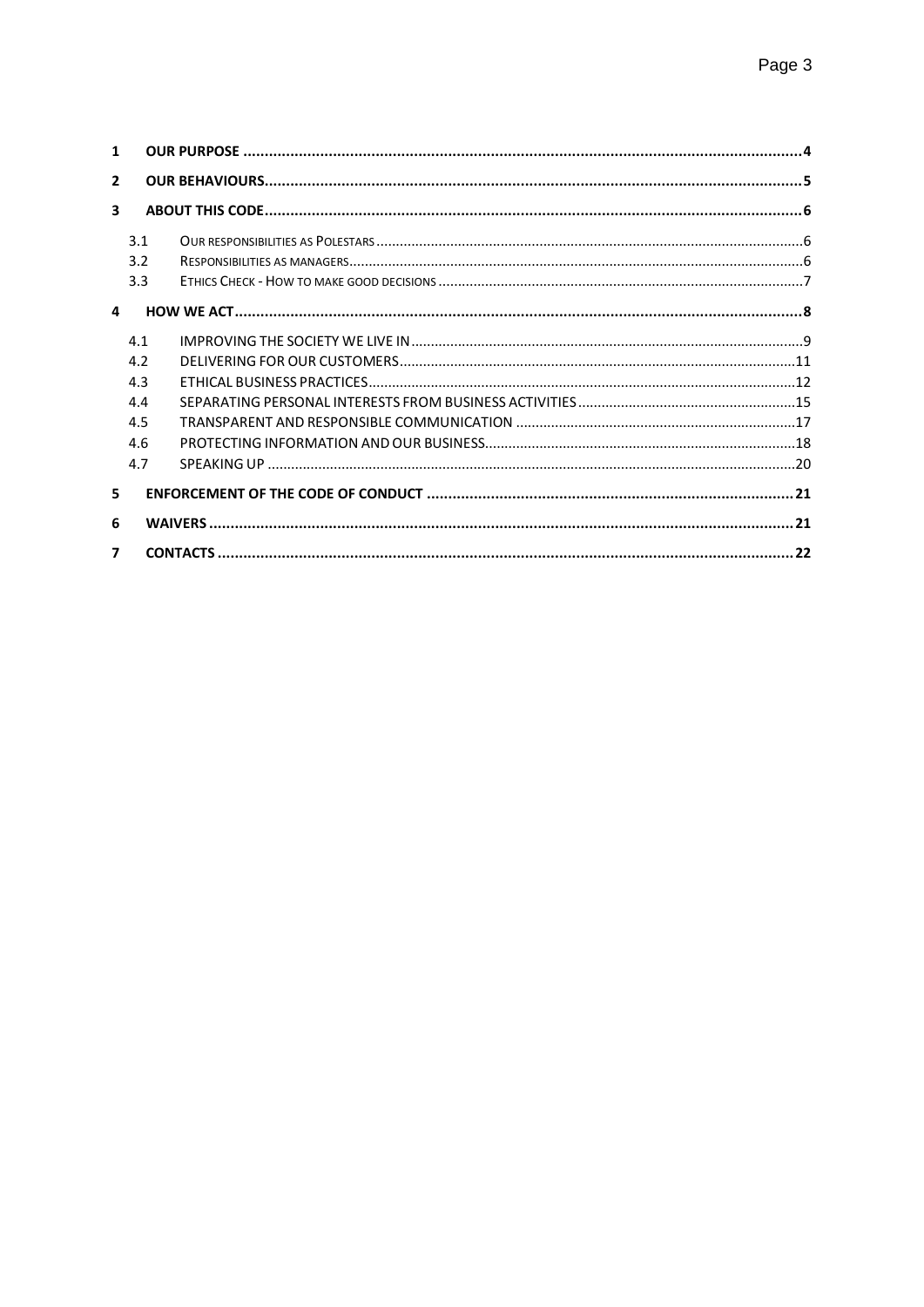# <span id="page-3-0"></span>**1 OUR PURPOSE**

We are an electric performance brand, determined to improve the society we live in. our focus is on uncompromised design and technology.

Passion and emotion drive us, electricity and innovation drive our cars. Our products are excellent, efficient and entertaining. In Polestar's future, there is no room for shortcuts, excuses or compromises.

We are all in, dedicated on our ambition. Guiding our industry forward through pure, progressive, performance.

At Polestar, the sky is the limit.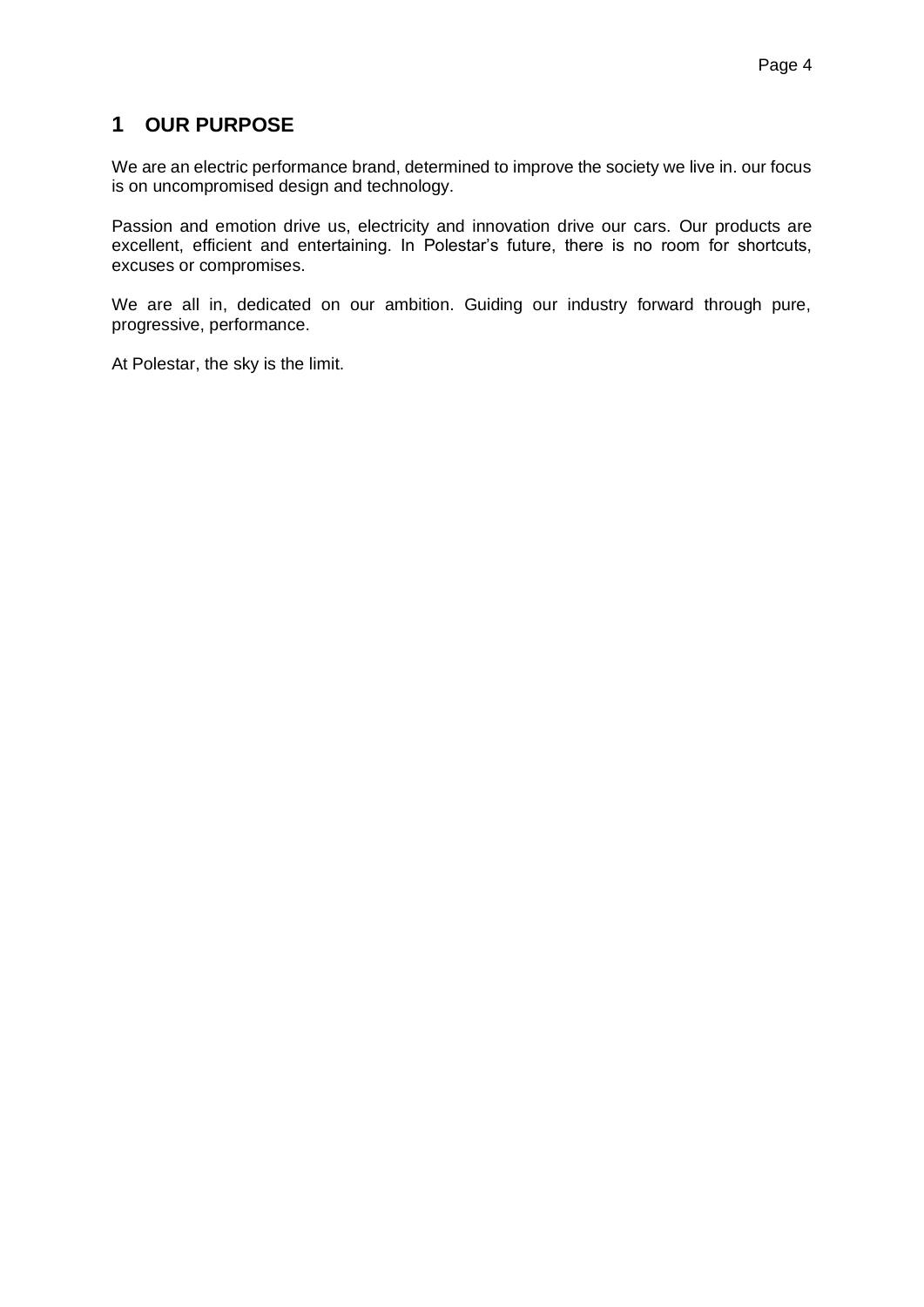# <span id="page-4-0"></span>**2 OUR BEHAVIOURS**

Our behaviours are how we live the Purpose, in our actions and the choices we make. They are what Polestar expects of us, and what we can expect from Polestar. They define how we will succeed together. They are what makes us unique.

Guided by our behaviours, every one of us plays a key role in driving sustainable change.

#### *Passion*

Passionate about sustainability, we champion design, performance and precision – obsessing over every detail.

#### *Courage*

Leading with courage, we embrace risk, question what we know and learn continuously to unleash our potential.

#### *Transparency*

Thriving on transparency, we are honest and share ideas openly, and make it safe to question, test solutions and make each other better.

#### *Future thinking*

Fuelled by future thinking, we seek to innovate in ways that matters to create a better society.

#### *Collaboration*

Igniting collaboration, we are open-minded, solution-oriented and committed to our overall success before individual gains.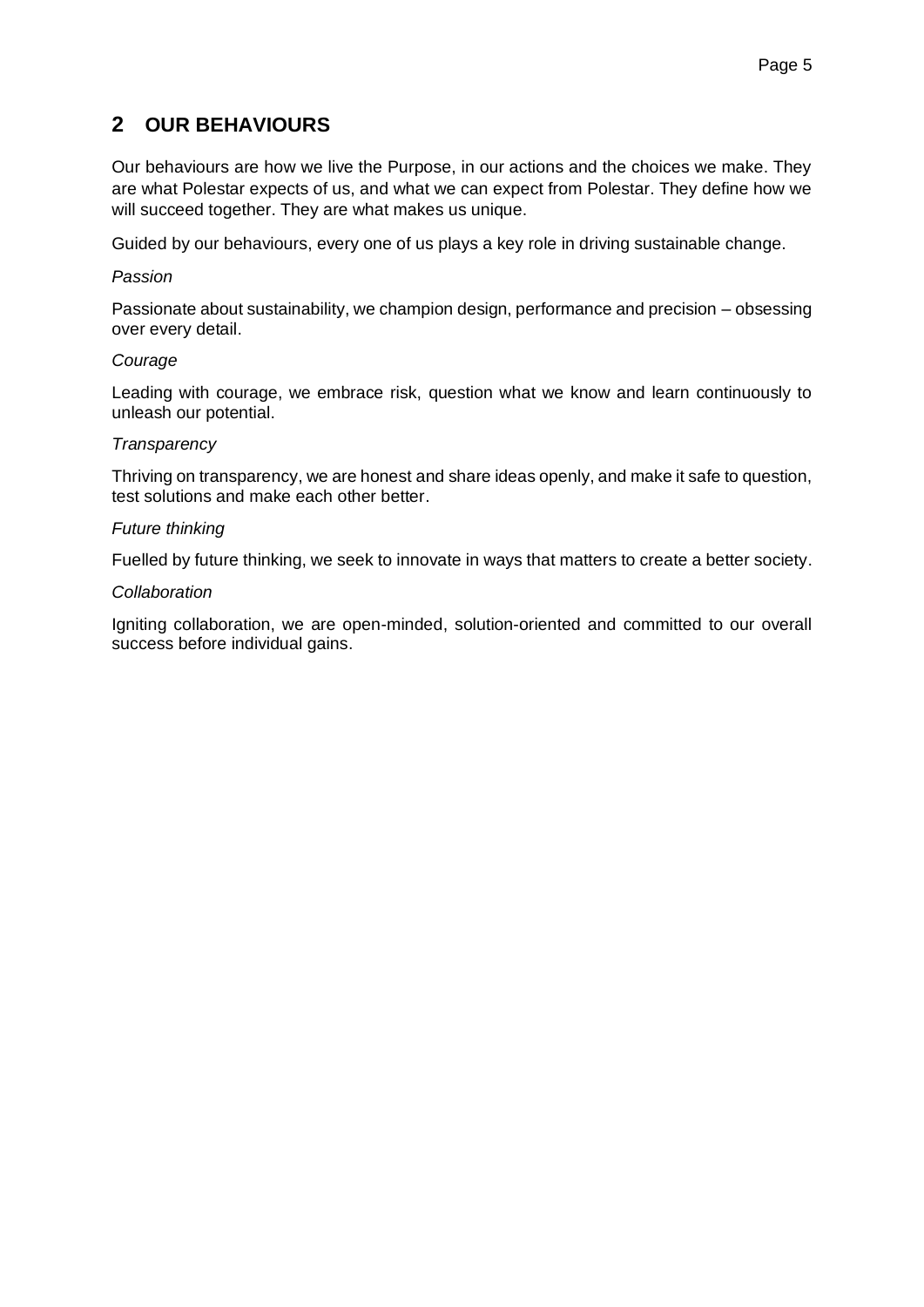# <span id="page-5-0"></span>**3 ABOUT THIS CODE**

Polestar's Code of Conduct has been adopted to be the guiding star promoting:

- integrity, and transparent and ethical conduct;
- complete, fair, accurate, timely and clear disclosure in reports and documents that Polestar files with, or submits to, the United States Securities and Exchange Commission (the "SEC") and in other public communications by Polestar;
- compliance with applicable laws, rules and regulations;
- prompt internal reporting of suspected violations of the Code; and
- accountability for adherence to the Code.

# <span id="page-5-1"></span>**3.1 Our responsibilities as Polestars**

#### **AS POLESTARS, WE ARE ALL EXPECTED TO:**

1) Read and understand this Code of Conduct.

2) Act with integrity and in line with the principles in the Code of Conduct and the corporate policies and directives.

3) Identify and address ethical challenges.

4) Apply the "Ethics Check" before acting: *Would I be comfortable explaining this decision/action to a third party? How would I feel if this came out in the press tomorrow?* 5) Refer to this Code of Conduct and Polestar's corporate policies and directives when in doubt.

6) Report any suspected violation of the Code of Conduct (see Speak Up Policy).

# <span id="page-5-2"></span>**3.2 Responsibilities as managers**

Meeting financial or business goals and following the Code of Conduct are perfectly compatible – and directly connected. Doing things right, for the right reasons, is in Polestar's best interest.

#### **AS A MANAGER ARE EXPECTED TO:**

1) Set an example – people will follow your lead!

2) Promote ethical conduct. In particular, inform your team members about Polestar's Code of Conduct and our corporate policies and directives.

3) Be knowledgeable about the Code of Conduct and the corporate policies and directives. As decision-makers, you may be faced with more complex and difficult ethical challenges.

4) Support employees who ask questions and raise ethical concerns.

5) Ensure that no one who speaks up suffers any retaliation.

6) Escalate reports and concerns when needed.

How to set an example?

- Explain Polestar's Code of Conduct and corporate policies and directives to new employees.
- Support the Code of Conduct as the guiding star never suggest to disregard Polestar's Code of Conduct or corporate policies and directives.
- Encourage an open dialogue around ethical issues.
- Reflect on ethical dilemmas that could arise in your work and share reflections with your team.
- Recognise and value an employee's ethical behaviour.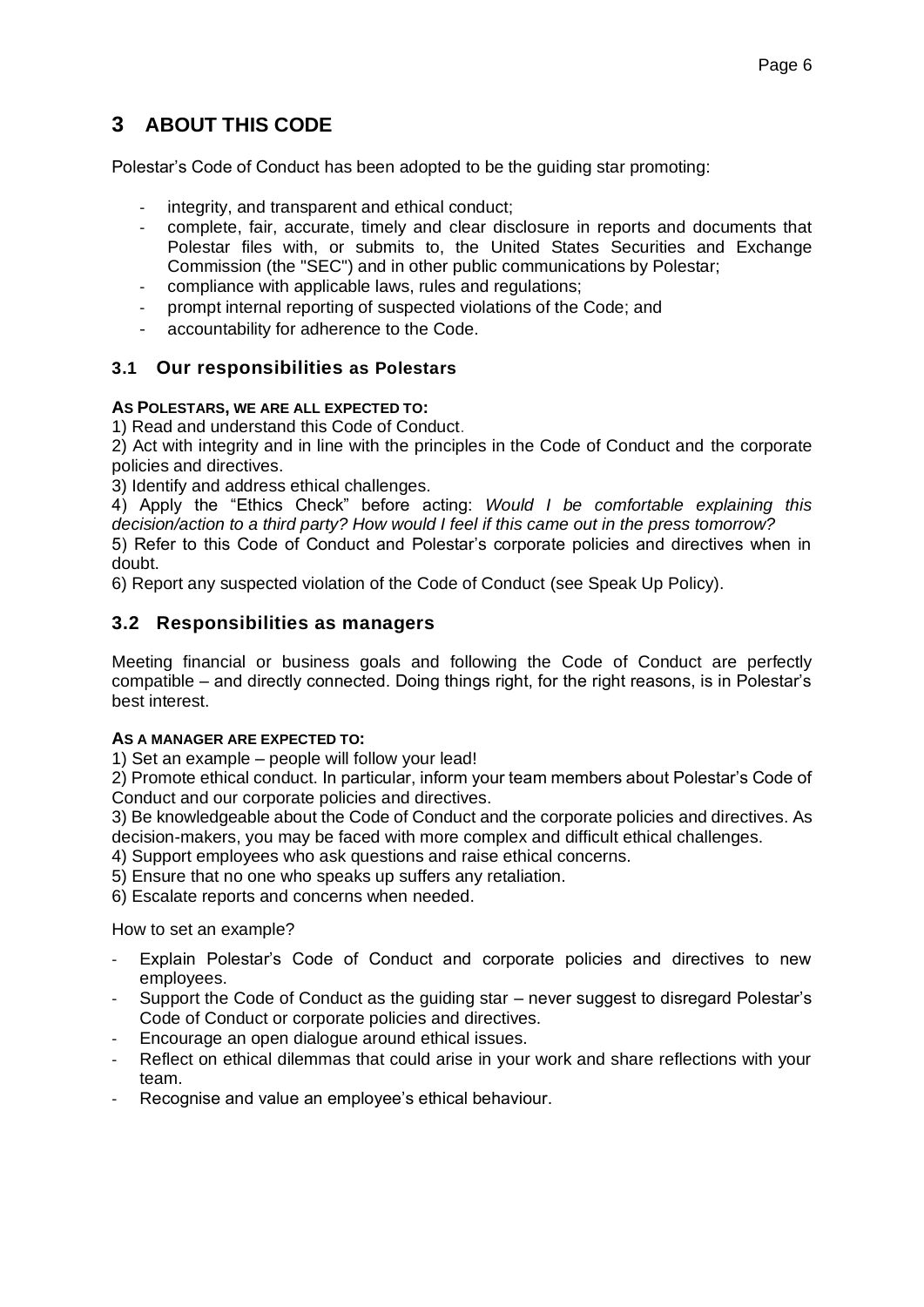

# <span id="page-6-0"></span>**3.3 Ethics Check - How to make good decisions**

While the principles in this Code of Conduct can help guide your decision, there is no rule for every situation – and sometimes, the right answer is not obvious. Making the right decision ultimately relies on personal judgment and our behaviours.

If you are not sure about a course of action or behaviour, ask yourself:

- Is it legal?
- Is it consistent with our Code of Conduct?
- Am I comfortable with the decision/action?
- If others outside Polestar became aware of my decision/action, would I still feel comfortable?
- If it was reported to the media, would I still feel comfortable with my decision/action?

If the answer is **YES** to all of these questions, proceed.

If the answer is **NO** to any of these questions, consult with your manager or, if you are more comfortable, with another manager or with HR or Legal.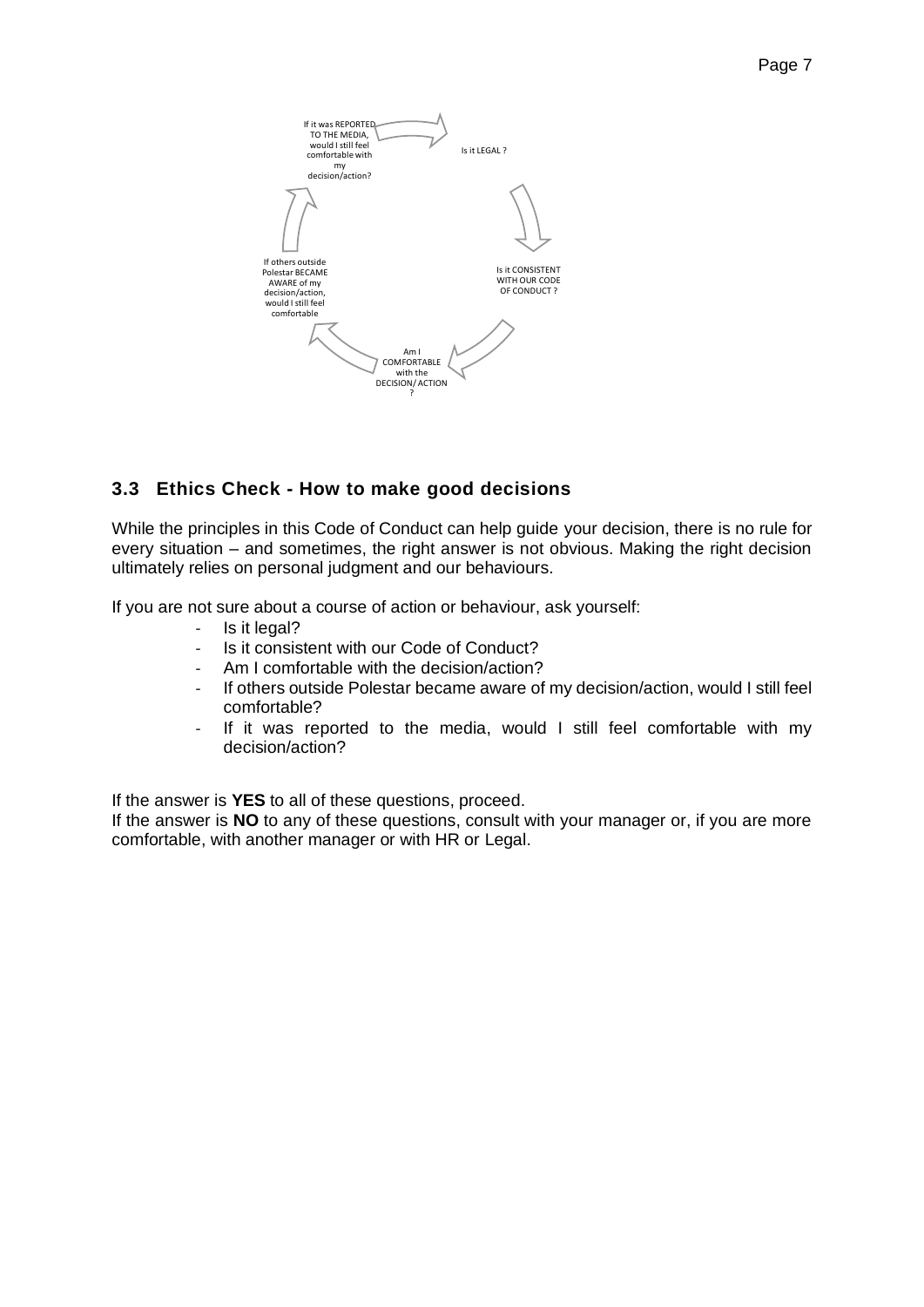# <span id="page-7-0"></span>**4 HOW WE ACT**

At Polestar, we act with integrity and we follow high ethical standards.

Polestar's Code of Conduct is your guiding star in ethical business conduct with focus on seven themes.

| <b>Theme</b><br>1. Improving the society we live in          | <b>How we act</b><br>We support environmental preservation<br>We contribute to society coexisting with<br>nature<br>We honour human rights                                                               |
|--------------------------------------------------------------|----------------------------------------------------------------------------------------------------------------------------------------------------------------------------------------------------------|
| 2. Delivering for our customers                              | Our customers are at the centre of<br>everything we do<br>We are guided by transparency                                                                                                                  |
| 3. Ethical business practices                                | We don't allow any form of corruption or<br>bribery<br>We respect and support free and fair<br>competition<br>We follow trade sanctions and export control<br>laws and regulations<br>We follow tax laws |
| 4. Separating personal interests from<br>business activities | We make business decisions and act in the<br>best interest of Polestar<br>We comply with securities and insider trading<br>laws                                                                          |
| 5. Transparent and responsible<br>communication              | We strive for transparency, accuracy and<br>high ethics in our communication at all times                                                                                                                |
| 6. Protecting information and our business                   | We protect confidential information<br>We safeguard intellectual property<br>We respect privacy and protect personal<br>data<br>We safeguard Polestar's assets                                           |
| 7. Speaking up                                               | We speak up when we suspect wrongdoing                                                                                                                                                                   |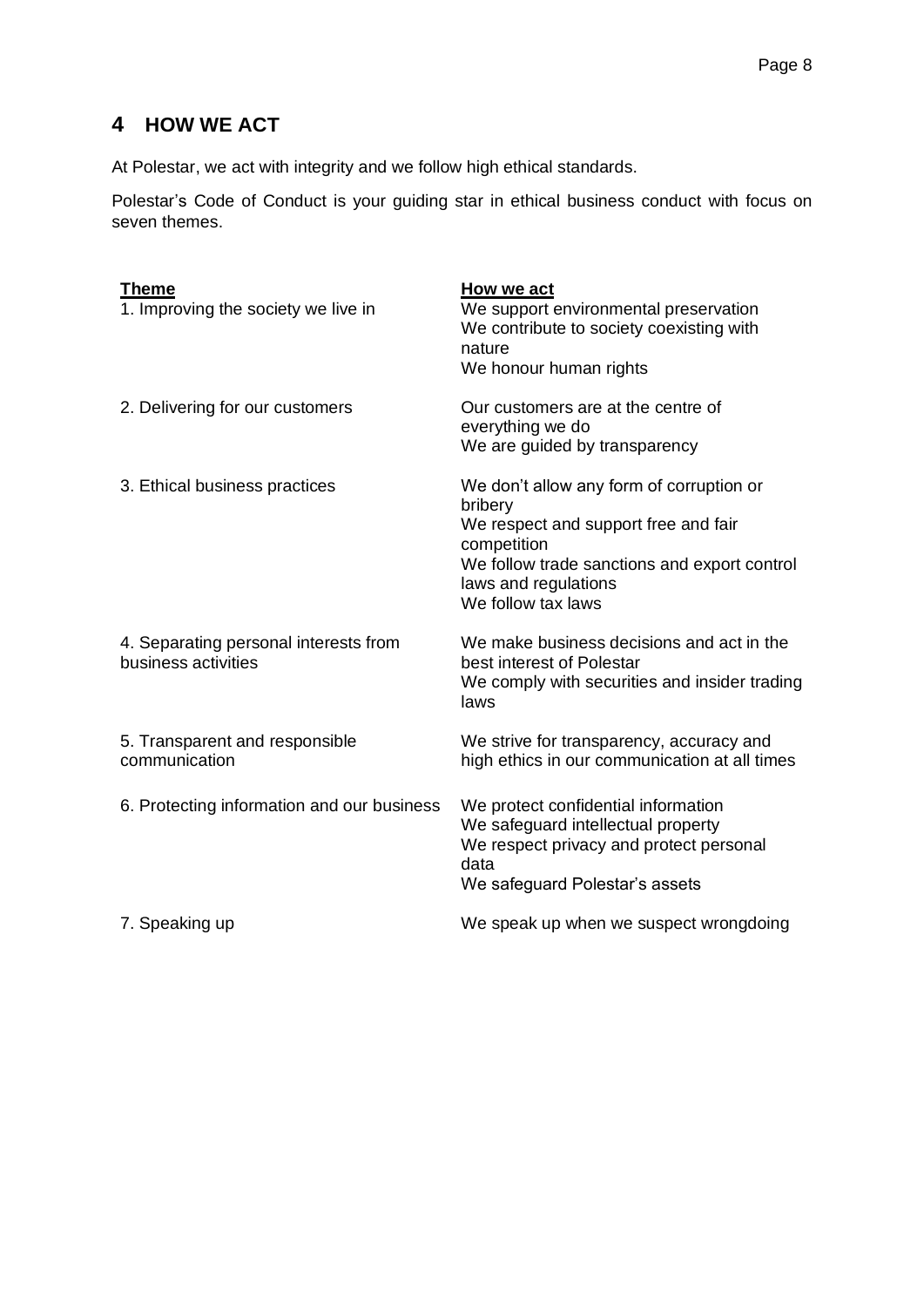# <span id="page-8-0"></span>**4.1 IMPROVING THE SOCIETY WE LIVE IN**

We work to ensure that our actions are sustainable and ethical, and we support the internationally recognised principles on human rights, labour and environmental standards, and base our actions on the United Nations Guiding Principles on Business and Human Rights, the OECD Guidelines for Multinational Enterprises and the core labour conventions of the International Labour Organisation.

### **4.1.1 We support environmental preservation**

We encourage and enable environmentally sustainable practices among our employees, customers and suppliers.

Our goal is to protect the environment and prevent pollution by considering the known planetary boundaries (stratospheric ozone depletion, loss of biosphere integrity, chemical pollution and the release of novel entities, climate change, ocean acidification, freshwater consumption, land system change, nitrogen and phosphorus flows to the biosphere and oceans, and atmospheric aerosol loading). We aim to do this by reducing emissions of greenhouse gases, reducing and designing out waste, conserving water resources, controlling chemical substances according to legislation and best practices, and contribute to the realisation of a circular and climate-neutral society by increasing resource efficiency and using renewable energy throughout our value chain.

#### **4.1.2 We contribute to society coexisting with nature**

We take action to contribute to the realisation of a society that coexists with nature by:

- Assessing the impact of our business activities on the ecosystem, and
- Actively contributing to achieving the objectives set by Polestar to reduce the impact of our day-to-day operations on the environment through the sustainable use of resources by preserving biodiversity.

### **4.1.3 We honour human rights**

Polestar respects international human rights standards and wants to provide a sustainable work environment for all employees with fair terms of employment. We should all contribute to this commitment, both in the workplace and when representing Polestar outside the workplace, such as when attending an event as a Polestar employee or on business travel.

Polestar does not want to be complicit in any violation of human rights through its activities or in its value chain. All Polestars are expected to respect human rights and especially to:

- Consider the direct and indirect impacts of their activities on human rights around the world, and
- Comply with set criteria relating to the impact on human rights in projects.

We aim to use only minerals and metals that have been extracted and traded in such a way that it does not contribute to human rights abuses, severe environmental damage or funding for conflicts. Our suppliers are also expected to follow similar commitments.

#### *4.1.3.1 We value freedom and have zero tolerance for forced labour*

- Our employees have the right to form and join unions (or other associations) of their own choice and negotiate labour agreements collectively, as well as the right to not do so.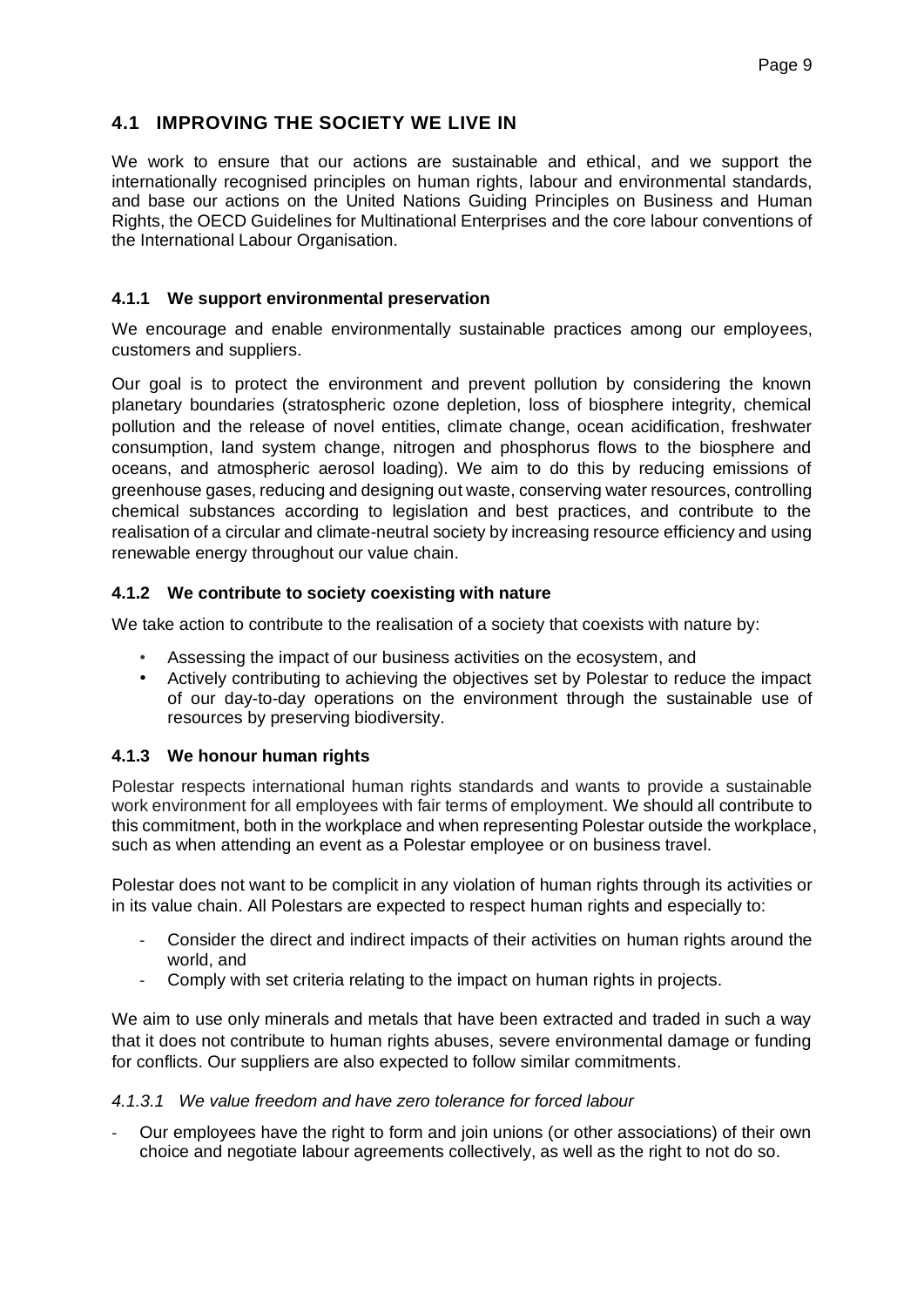- We do not engage in child labour and forced labour, and we do not knowingly engage with anyone involved in child labour, forced labour or other unfair and illegal practices.

#### *4.1.3.2 We value inclusion and diversity*

Being diverse and inclusive means that we actively seek people with varied competencies, backgrounds, cultures, genders, experiences and personalities. Diversity of talents within our workforce strengthens our creativity and supports our innovative and inclusive global culture. It also makes us an employer of choice.

An important aspect of diversity is fair and equal pay for all employees. That is why we have clear remuneration principles and a structured salary process.

#### *4.1.3.3 We forbid discrimination, harassment and bullying*

We have zero tolerance for discrimination, harassment and bullying. Each of us has the right to be treated with respect and dignity. This comes down to the following principles:

- All employees have the right to equal opportunities based on competence, experience and performance without regard to gender, ethnicity, religion, race, age, disability, sexual orientation, nationality, political opinion, union affiliation, social background and/or other characteristics protected by law. This applies not only to recruitment, but also to all decisions relating to training, promotion, continued employment and working conditions in general, as well as our relationships with suppliers, customers, business partners and other third parties.
- All employees treat others with respect, dignity and common courtesy. Disrespectful behaviour at work, such as bullying or unwanted verbal or physical conduct, sexual or otherwise, is not permitted.

#### *4.1.3.4 Health and safety are the highest priority in all our operations*

We all have a right to a healthy, safe and secure work environment, regardless of geographic location. All our operations, employees and contractors are governed by our global health and safety standards as well as relevant regulations.

#### *4.1.3.5 We provide fair employment conditions*

At Polestar we provide our employees with fair employment conditions that comply with statutory requirements. Employees receive written information, in a language that they can easily understand, specifying their terms of employment including salaries and benefits, before start of employment. Salaries and other benefits shall always be commensurate with legal or industry standards and shall always be equal to or above defined living wage.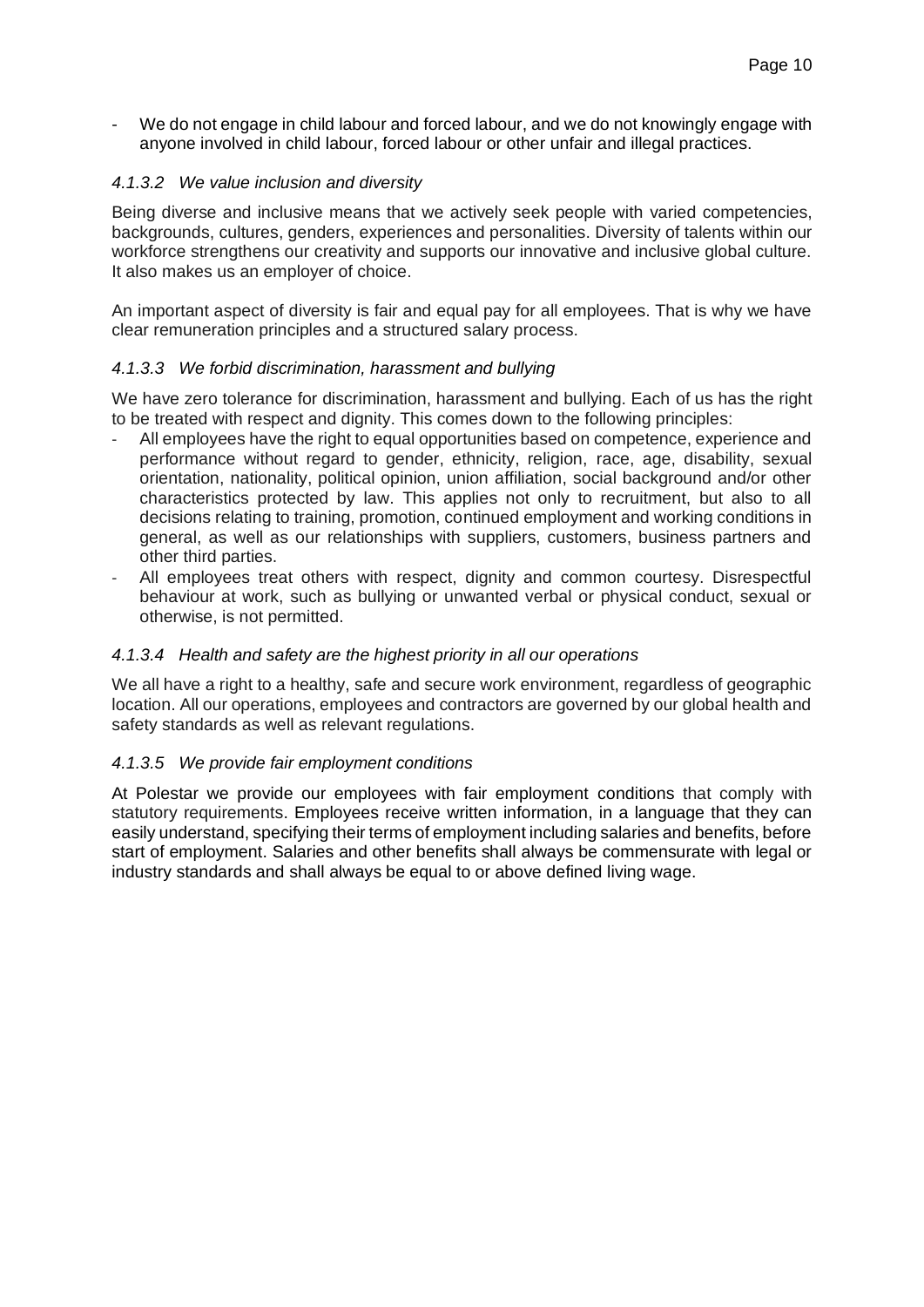# <span id="page-10-0"></span>**4.2 DELIVERING FOR OUR CUSTOMERS**

#### **4.2.1 Our customers are at the centre of everything that we do**

We aim to develop our business with long-term sustainability and customer focus. This means being responsible and progressive in in regard to sustainability and striving to place customer needs at the centre of our business strategy.

Our customers' privacy is important and we want to be transparent about how we handle customer data. Customers should be able to trust that we use their data in accordance with applicable law.

#### *4.2.1.1 We are passionate about treating our customers fairly*

Our direct-to-consumer approach enables an inclusive customer experience. We treat every customer with the same respect and consideration and do not discriminate.

#### *4.2.1.2 We are guided by transparency*

Transparency and openness must guide our relations with our customers.

We listen to our customers and other stakeholders, and we use their feedback to grow business and improve our sustainability work and the customer experience. Our objective is to provide factual, transparent and relevant information to enable customers to make their own choices.

We want to be transparent in communication with our customers; be it in personal meetings, through our customer care centres, in social media or otherwise. Transparency is also an important principle in our marketing communications and other media communication. We aim to ensure transparency by basing our communication on data, proof points and facts. We don't greenwash and we pay attention to detail.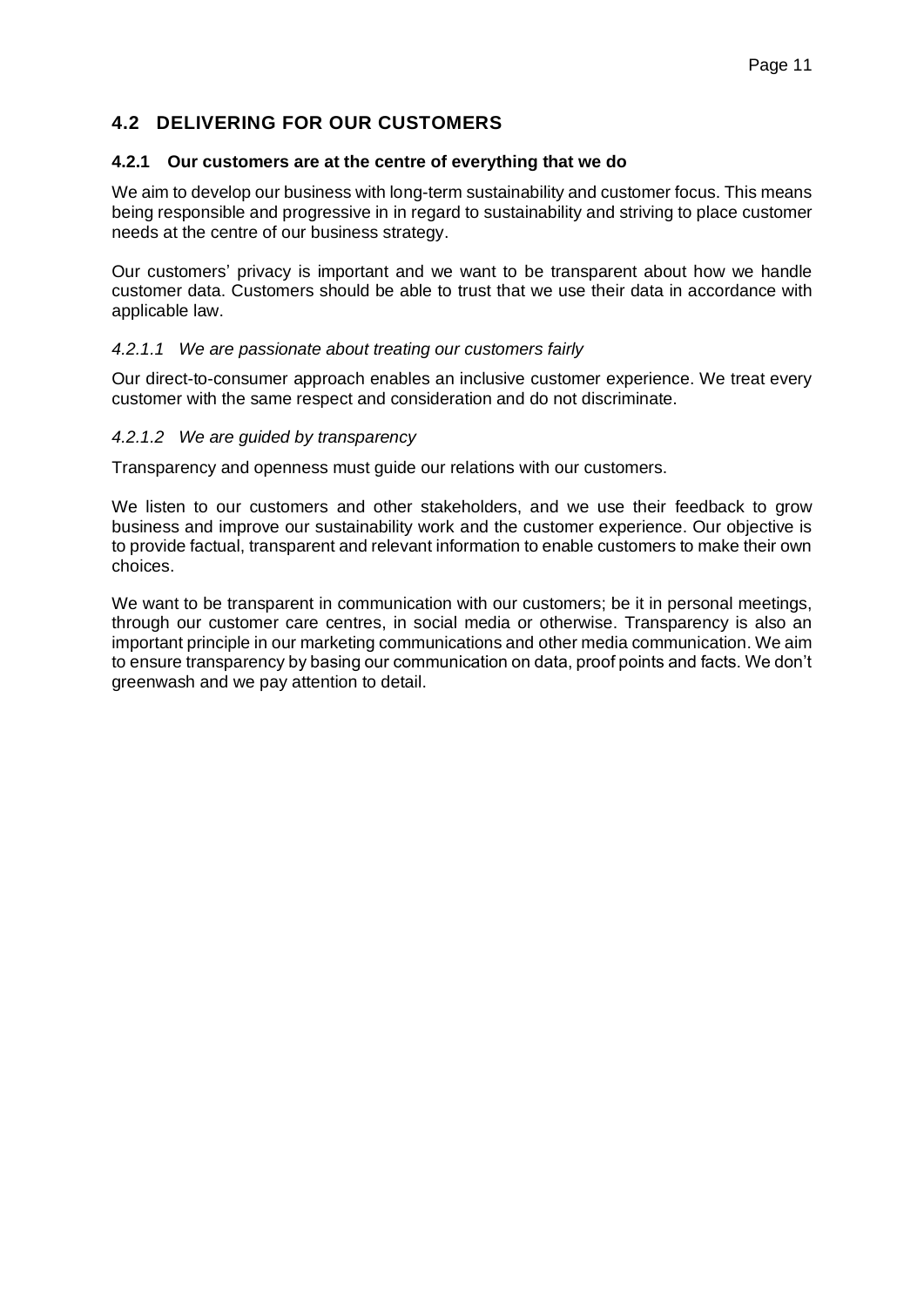# <span id="page-11-0"></span>**4.3 ETHICAL BUSINESS PRACTICES**

#### **4.3.1 We don't allow any form of corruption or bribery**

Corruption and bribery, whether it involves government officials or private individuals, is a fundamental threat to achieving progress on sustainability. Corruption is not just wrong and a threat to social development and a well-functioning market economy, it is also generally illegal in the countries in which we do business.

We do not tolerate any form of payment or incentive that is offered with the intention to improperly influence a business decision. Our business relationships must be based on trust, transparency, honesty and accountability.

In practice, our commitment to preventing corruption means the following:

#### *4.3.1.1 We do not offer or receive inappropriate gifts, favours or hospitality*

Exchanging gifts, favours and hospitality can promote goodwill and improve working relationships. But in some circumstances, it can be considered as a bribe and/or lead to a conflict of interest between your personal interest and your professional duty.

Gifts, favours and hospitality offered or received are generally acceptable if:

- offered or received without any corrupt intent (not offered as an inducement for a business deal or with an expectation of a favour in return);
- not requested or solicited;
- not inappropriate by nature (e.g. gift in cash or a gift card, or an offer of adult entertainment);
- not creating or appearing to create an obligation on the receiver;
- reasonable in value and not too frequent;
- not likely to inappropriately influence a business decision.

When dealing with government officials, conditions for gifts, favours and hospitality are stricter.

#### *4.3.1.2 We do not make any facilitation or grease payments*

Payments aimed at securing or speeding up routine legal government actions are illegal in most countries and are also strictly forbidden at Polestar.

#### *4.3.1.3 We do not use Polestar's assets for any kind of political activity or contribution*

Polestar does not contribute to political parties, politicians and related institutions. We do not use Polestar's funds and resources (including work time, phones and e-mail accounts) to carry out or support personal political activities. As an individual you obviously have the right to participate in the political process, as long as you clearly specify that you do not represent Polestar.

Discussions with representatives of public authorities or political parties about regulations (i.e. lobbying) are handled exclusively by specifically appointed and authorised employees. We do not apply improper influence on any government representative to produce an outcome favourable to Polestar.

#### *4.3.1.4 We deal with ethical business partners*

We should always be careful about selecting and monitoring our business partners, particularly in countries where there is a high risk of corruption. We can be held responsible for their actions, including acts of corruption and other illegal activity.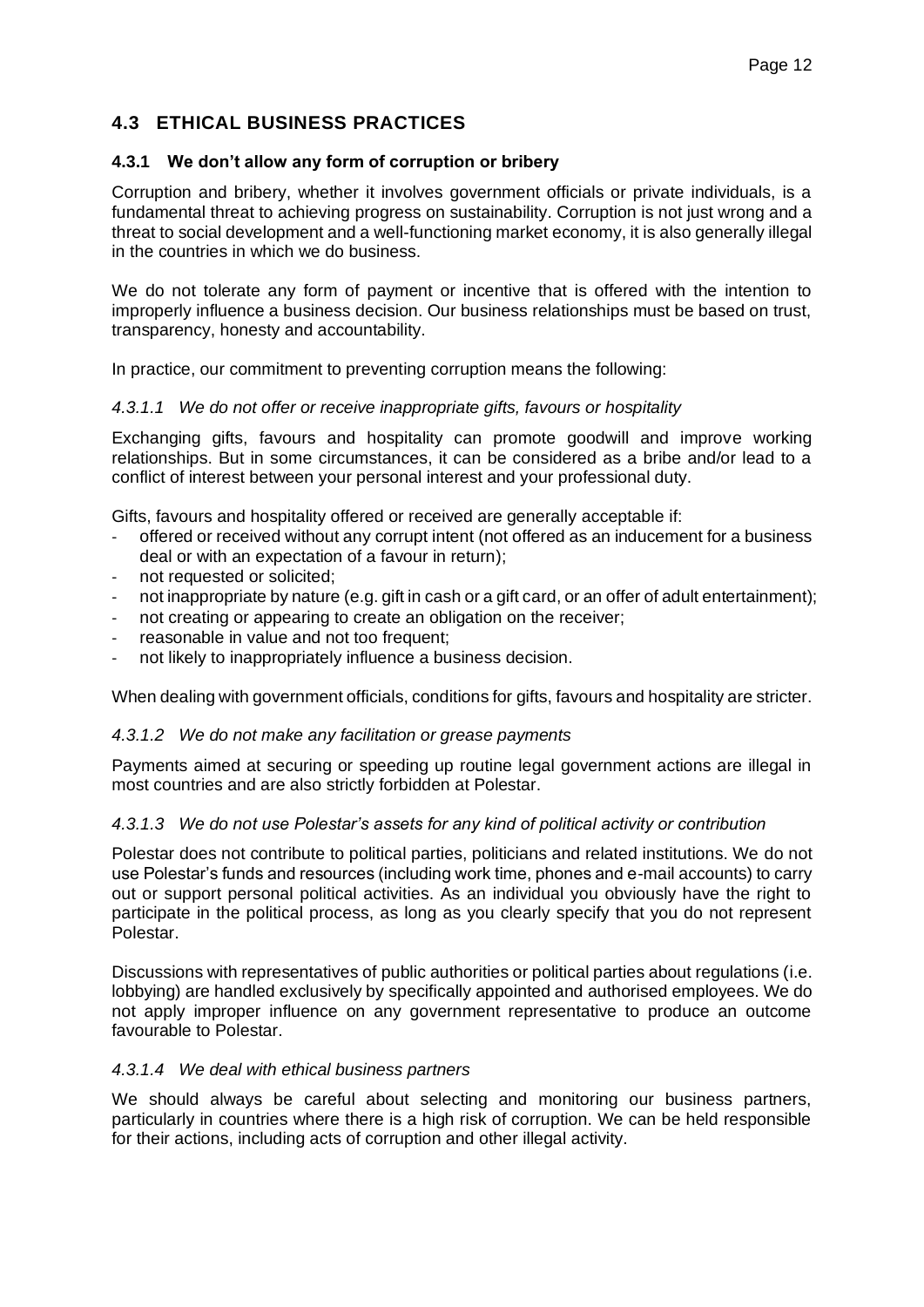We should avoid using agents or middlemen, especially when dealing with government officials. In those limited instances where the use of an agent cannot be avoided, we should always ensure that the integrity of the agent is carefully investigated and that the agent is approved in line with our internal rules.

We inform our business partners of, our ethical standards, in particular regarding anticorruption practices, and ask them to comply with them.

#### *4.3.1.5 We are careful about corporate giving*

Bribes and other corrupt forms of payments are often made under the guise of corporate donations and sponsorships. We must never offer, promise or give money or anything of value to a charity or similar organisation with the aim of securing an improper advantage for Polestar. Any legitimate expense must be supported by relevant documentation and accurately recorded in our records.

#### **4.3.2 We respect and support free and fair competition**

Competition laws, also called anti-trust laws, aim to protect free competition in the market. These laws are similar around the world and Polestar is committed to complying with these laws. We compete fairly and do not act to improperly hinder competition.

We aim to deal fairly with our customers, suppliers, competitors and employees, and we should not take unfair advantage of anyone through manipulation, concealment, abuse of confidential information or misrepresentation of facts.

#### *4.3.2.1 When interacting with a competitor*

We avoid practice that could be considered anti-competitive between us and our competitors, such as price fixing, bid rigging and dividing markets.

As a general rule, we do not exchange confidential or sensitive information with our competitors, as this exchange of information may be considered anti-competitive and illegal, even if the information is shared through third parties. Special care must be taken when we:

- receive confidential information about a competitor, either in an unsolicited manner (for example, from a new employee who used to work for a competitor) or via benchmarking activities. We do not collect competitive information illegally or by non-refusal to accept such information, in the event that it is disclosed by the competitor;
- participate in a meeting also attended by a competitor;
- meet a competitor during a professional, informal, private or social setting;
- participate in trade associations or other automotive industry gatherings:
- participate in projects or joint co-operation activities with competitors;
- visit a competitor's factory or facilities or accept such visits from a competitor.

If you have inadvertently received confidential information about a competitor, or disclosed confidential information about Polestar to a competitor, you must inform Legal immediately.

Polestar refrains from any public communications that discredit a competitor.

#### *4.3.2.2 When interacting with dealers and importers*

In countries where Polestar is selling cars to retailers or importers:

We must not engage in any practice that could be considered as improperly coordinating with retailers and importers to fix prices, align discounts and divide markets.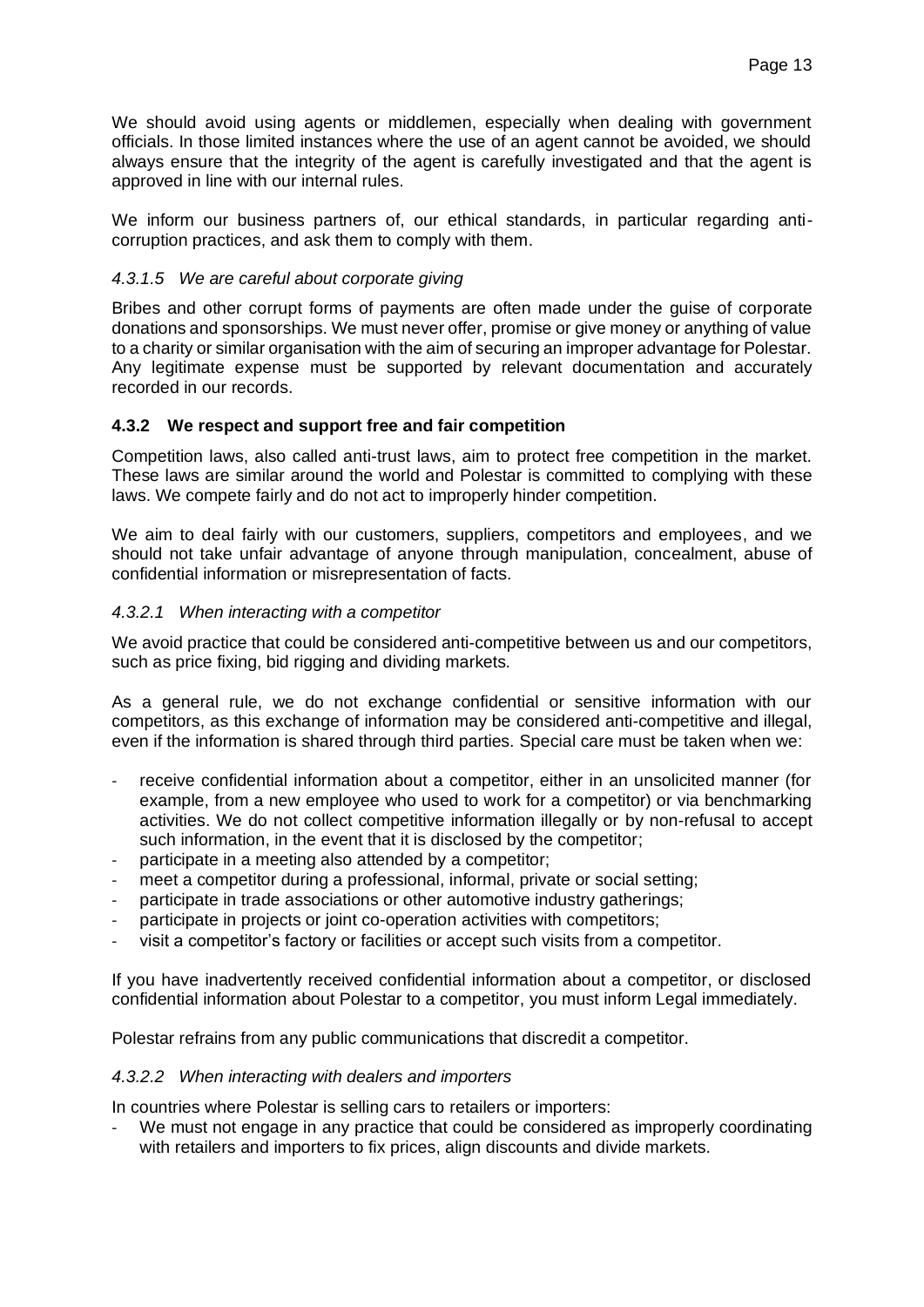- We do not share confidential information about a retailer or importer with another retailer or importer.

#### **4.3.3 We follow trade sanctions and export control laws and regulations**

Certain countries have implemented strict laws restricting trade and export activities with specific countries, organisations, and individuals. These rules aim at preventing violation of international law, human rights, proliferation of weapons of mass destruction, international terrorism or flows of items that could be used for military or internal repression purposes.

In order to make sure that we abide by these trade sanctions and export controls, we:

- Conduct proper due diligence of potential business partners to avoid engaging in business with sanctioned countries, organisations and individuals.
- Implement trade sanctions and export control clauses in agreements with business partners.
- Ensure that no goods, software or technology is exported or re-exported without proper licenses and authorisations where required.

You must immediately inform Legal in case of an inquiry or investigation regarding trade sanctions or export control matters.

#### **4.3.4 We follow tax laws**

We respect tax laws and pay all taxes we are required to pay, in order to contribute to local developments. That means we encourage ethical and transparent business practices and comply with the OECD Transfer Pricing guidelines. We do not employ legal entities solely for purposes of tax planning and we report and disclose our tax positions in accordance with applicable regulations and requirements.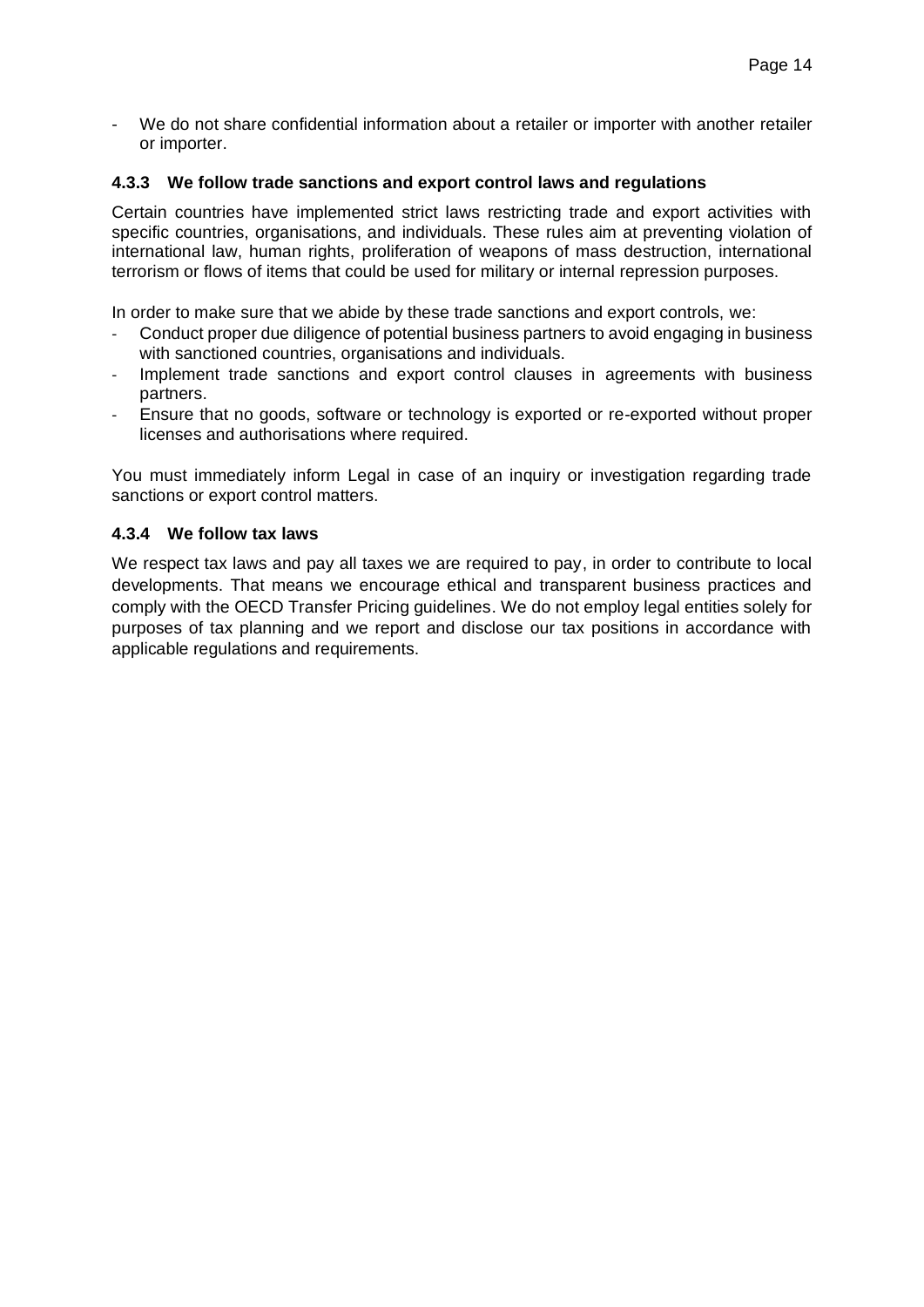### <span id="page-14-0"></span>**4.4 SEPARATING PERSONAL INTERESTS FROM BUSINESS ACTIVITIES**

#### **4.4.1 We make business decisions and act in the best interest of Polestar**

A conflict of interest can arise when Polestar interests are influenced by or interfered with private interests, such as potential benefits to an employee, a family member or friend. Conflicts of interest can also arise when side activities outside of work could cause harm to Polestar, for example engagement in competitive activities.

Whether or not a conflict of interest exists or will exist can be unclear, so if you are unsure if you have a potential conflict of interest, or if you believe you may have observed one, disclose it to your manager and try to resolve it together.

If a conflict has been resolved it should be reported to Legal for information and record-keeping. Any potential conflict of interest that has not been resolved must be reported to Legal for review and approval.

Loans or guarantees by Polestar in favour of directors, officers, employees or their family members are of special concern and are prohibited in relation to any director or management team member.

Directors and management team members must seek determinations and prior authorisation or approval of conflicts of interest from the Audit Committee.

#### **4.4.2 We comply with securities and insider trading laws<sup>1</sup>**

Polestar is legally required to publicly disclose certain important information, such as sales, earnings, significant acquisitions etc. When we disclose this information, it is our responsibility to do so in a timely, transparent, factual, accurate, and clear manner.

When Polestar discloses material non-public information (i.e. information which a reasonable investor could use as one of the reasons for making an investment decision) to certain individuals or entities – who may well trade on the basis of the information – Polestar must also make public disclosure of that information**.**

Employees may find out important information about Polestar before it is released to the public. It is every employee's responsibility to:

Not communicate confidential information externally. When communicating internally, confidential information should only be shared on strict need to know basis.

Keep material non-public information confidential in order to avoid any accidental disclosure.

Be aware that using inside information to make investments could fall within the scope of insider trading laws.

Employees are not allowed to:

Disclose inside information to anyone outside Polestar (including but not limited to family and friends),

<sup>1</sup> This section will be applicable once Polestar becomes a listed company (as well as during the preparation phases up until that point in time).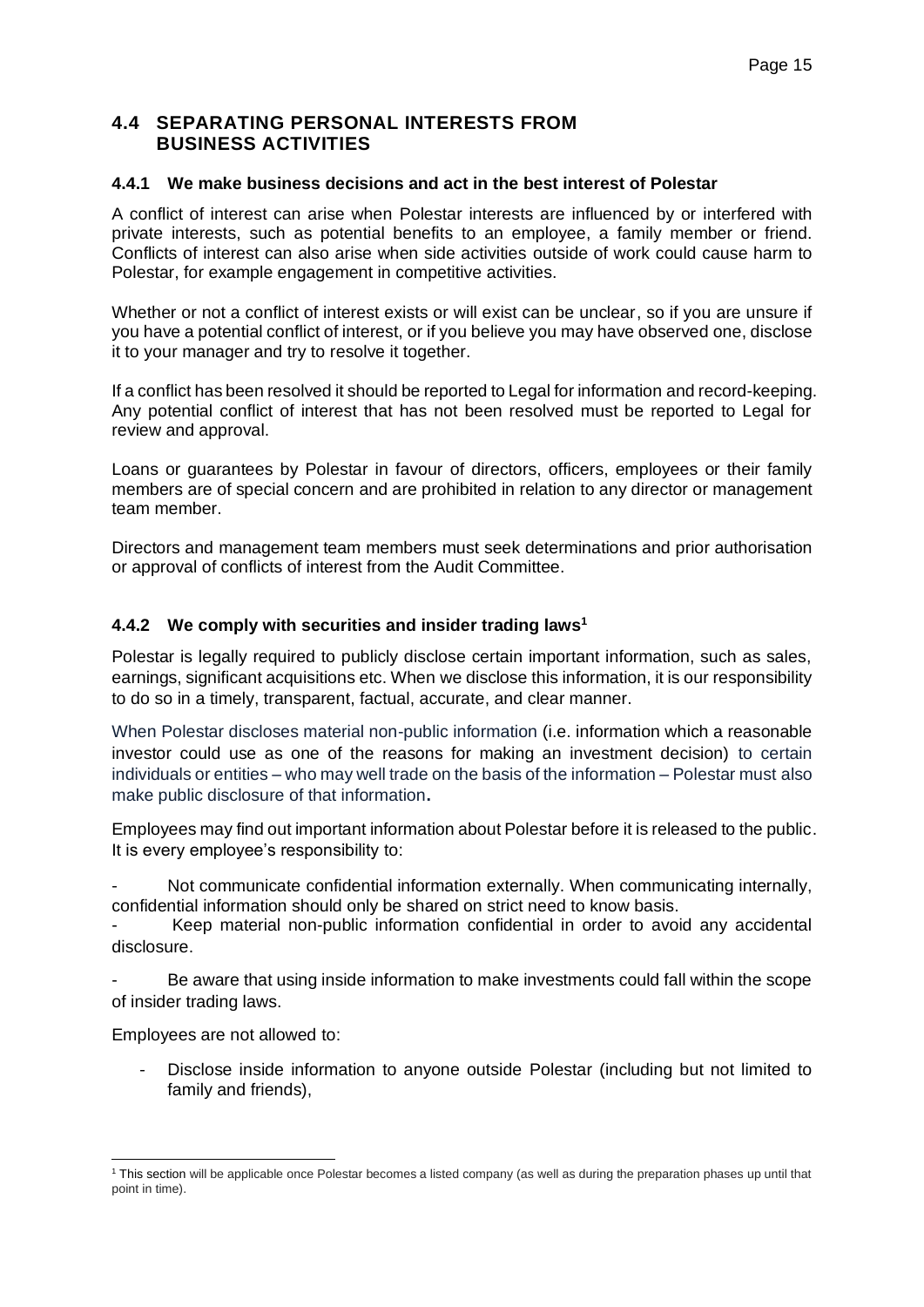- Disclose inside information to anyone within Polestar except on a "need to know" basis, i.e. if someone require it to lawfully perform professional activities ('need to know' principle).
- trade based on material non-public information
- trade during "blackout periods" around earnings releases.
- give anyone (including but not limited to family and friends) "tips" about material nonpublic information or suggest that they make trades based on inside knowledge.

Complying with securities laws extends beyond Polestar. Employees may not buy or sell securities of any other company using important material non-public information they have obtained while performing their duties or through other means.

In addition, the employees exposed to material non-public information are identified as 'sensitive' employees and should commit to make sure they understand the restrictions that apply to them with regards to personal transactions.

By doing so, each of us protects the reputation of Polestar and protects its employees, strengthens the trust of our customers and investors and guards against potential lawsuits, including against employees.

Inappropriate use, including private use, of confidential or inside information can lead to severe consequences for you (disciplinary, financial or criminal sanctions) as well as for Polestar (administrative or financial sanctions, and reputational risk).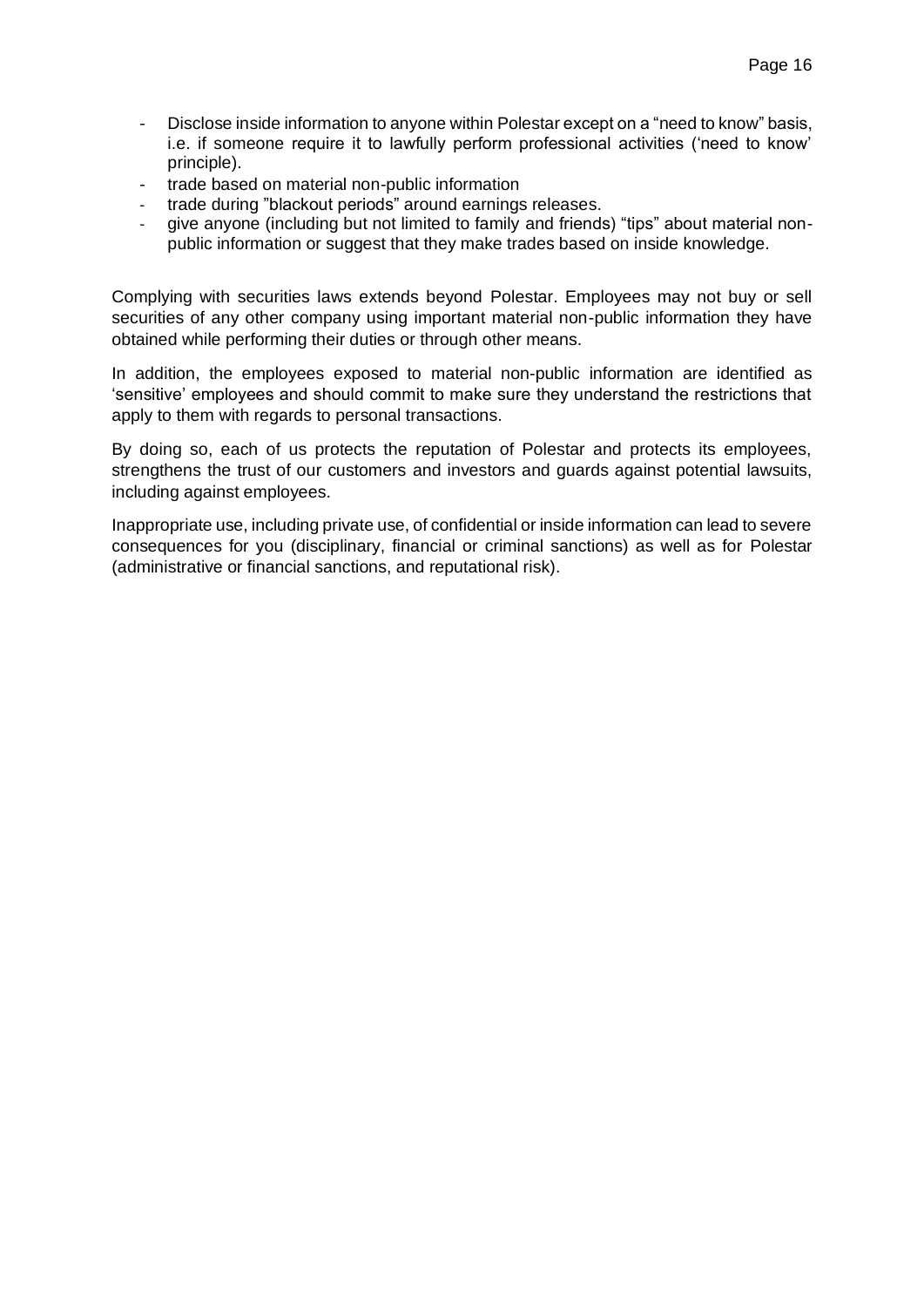### <span id="page-16-0"></span>**4.5 TRANSPARENT AND RESPONSIBLE COMMUNICATION**

#### **4.5.1 We strive for transparency, accuracy and high ethics in communication**

Communication plays a critical role in building the Polestar brand and supporting the growth of our business. We want our communication to build trust with customers, colleagues, business partners and in the communities where we do business.

Polestar further has a legal responsibility for the content of its communications, whether it is created directly by Polestar or by service providers on behalf of Polestar.

Unless you are authorised to do so, you should not speak, write or make commitments on behalf of Polestar.

#### *4.5.1.1 Information shall be true and accurate*

Communication shall be clear and structured. Communicating false, misleading or exaggerated information is not allowed.

All Polestar communications should be based on facts and figures which are proven and relevant.

We speak with one voice when communicating with media, investors, analysts, and the general public.

#### *4.5.1.2 Reference to a competitor, its products or its strategy*

We take extra care when communications contain references to a competitor or its products or strategy.

#### *4.5.1.3 Communication about personal data*

We pay attention to applicable data protection principles when communication contains personal data.

#### *4.5.1.4 Communication including intellectual property*

We respect intellectual property rights. We do not include any copyrighted material in communications without the prior authorisation of the copyright owner and we ensure that any trademarks are used properly.

#### *4.5.1.5 Communication to the public<sup>2</sup>*

Polestar is required to report its financial results and other material information about its business to the public and the Securities and Exchange Commission. Polestar commits to promptly disclose accurate and complete information regarding its business, financial condition and results of operations.

<sup>&</sup>lt;sup>2</sup> This section will be applicable once Polestar becomes a listed company.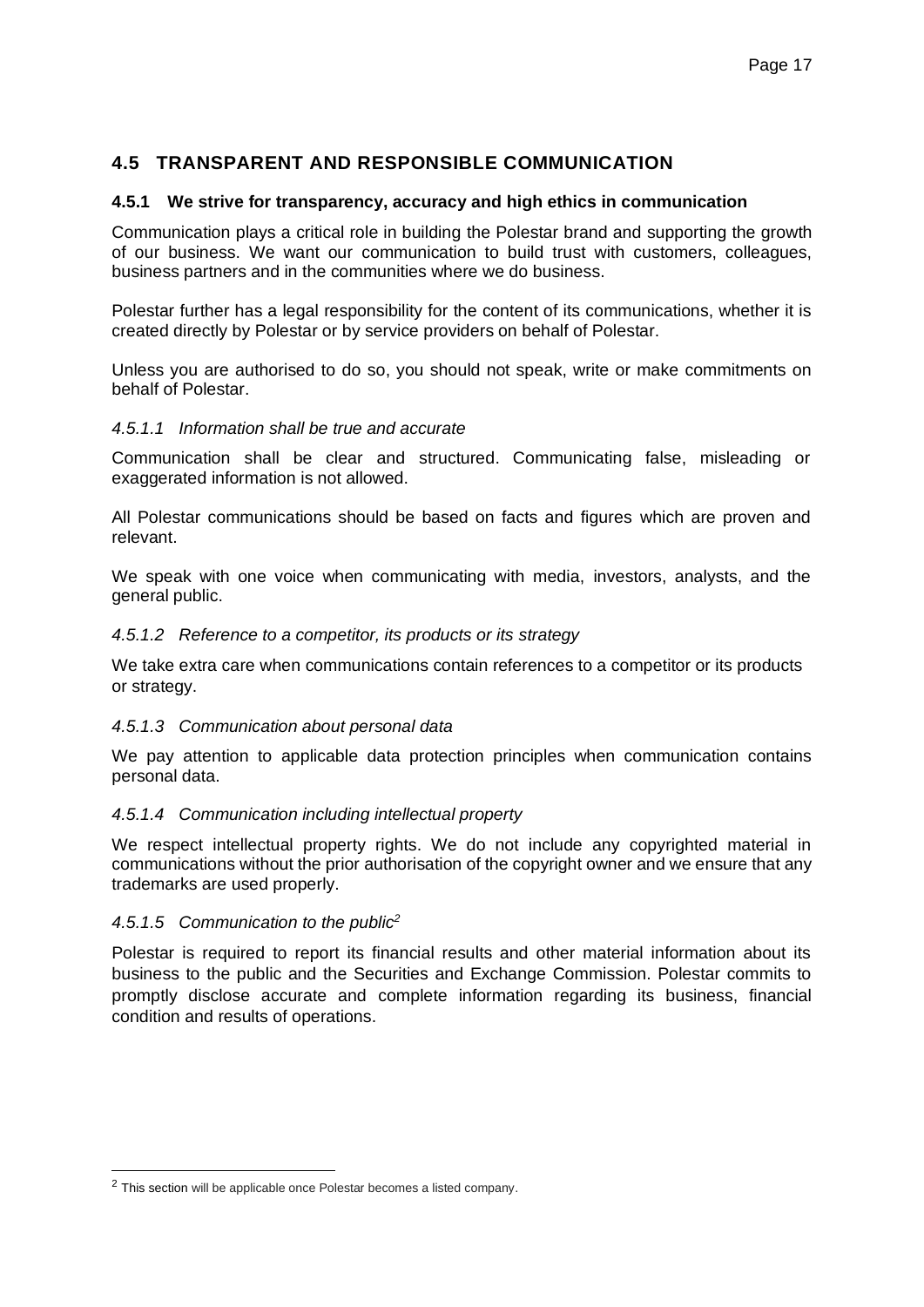### <span id="page-17-0"></span>**4.6 PROTECTING INFORMATION AND OUR BUSINESS**

#### **4.6.1 We protect confidential information**

Information is one of our most valuable assets. If our confidential information is improperly disclosed, it can seriously hurt our business and competitiveness. Therefore, we must responsibly manage and protect confidential information:

- Polestar's information should be classified according to its sensitivity, marked and used accordingly.
- Keep all confidential information, both physical and digital, safe. This is especially important when working or discussing work in public places such as restaurants, train stations or airports.
- Only disclose confidential information to people with a legitimate need to know.
- Immediately report any loss or unauthorised access to confidential information to Legal.

You are obliged to maintain confidentiality even after your employment with Polestar ends. Confidential information can never be shared with or brought to any new employer or disclosed elsewhere. Likewise, you are not allowed to disclose any previous employer's confidential information to anyone at Polestar.

#### **4.6.2 We safeguard intellectual property**

Our innovations and ideas are at the heart of what we do. We must safeguard them.

Polestar's competitive advantage depends on our ability to innovate. We protect our strategic technology and business innovations by obtaining patent, trademark, design and other intellectual property protection.

We shall use Polestar's intellectual property correctly and in a way that protects Polestar's reputation, brand and position. We take precautions to properly maintain Polestar's trade secrets. We take appropriate action against those who misuse our intellectual property rights. Prior to licensing Polestar's intellectual property, we secure the correct authorisation.

Similarly, we are committed to respecting third parties' intellectual property and trade secrets. We do not use a third party's intellectual property without first obtaining their written permission, and we strictly comply with the terms of third party licenses.

#### **4.6.3 We respect privacy and protect personal data**

We always aim to create trust of our customers, employees and business partners by protecting their personal data in line with applicable data protection and privacy laws.

When collecting and using personal data, we ensure that:

- We have a legitimate business purpose and the right to collect, use and otherwise process the personal data collected.
- We provide persons whose data we use with clear and meaningful notices about our collection, use and sharing of personal data.
- We ask our customers for consent where such consent is needed.
- We only collect and use the necessary personal data for the purposes for which it is intended to be used. Personal data is not retained for longer than strictly necessary.
- All personal data used remains accurate and up to date.
- We respect the rights of the individuals whose personal data is processed.
- We use appropriate security measures to protect the personal data against unauthorised access and usage.
- We share personal data with third parties only if we have a valid legal ground to do so.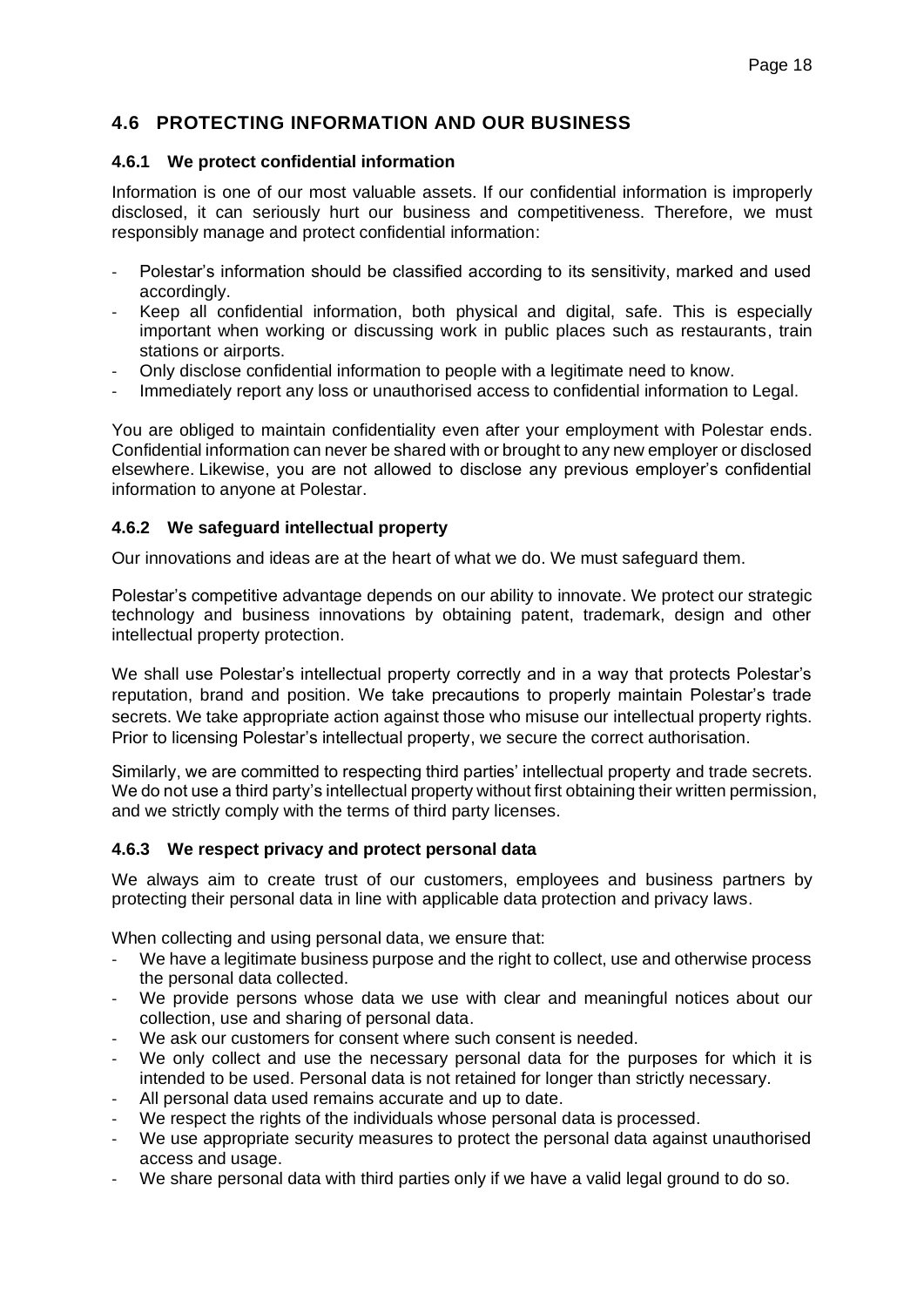When transferring personal data to an entity located in another country, we follow all relevant regulations.

#### **4.6.4 We use Polestar's assets properly**

Polestar's information and assets shall only be used for company purposes, and must not be misused. Misusing these can negatively impact the operational and financial performance of Polestar.

Information that needs to be protected from misuse includes intellectual property such as trade secrets, patents, trademarks, and copyrights, as well as business and marketing plans, engineering and manufacturing ideas, designs, databases, records and any non-public financial data or reports. Unauthorised use or distribution of this information is prohibited and could also be illegal and result in civil or criminal penalties.

We do not tolerate theft or fraud. Employees must protect Polestar's assets from loss, theft, fraud, damage and improper use by following at all times all relevant security procedures.

Limited personal use for non-commercial purposes of e.g. IT devices can be allowed. Employees must use Polestar's assets appropriately. They cannot be used for illegal or nonethical purposes.

Records are considered Polestars' assets. We all have a duty to ensure that all our records, financial or otherwise, are:

- accurate, honest, complete, and contain sufficient detail;
- securely maintained at all times to avoid any unauthorised use or alteration, disclosure, damage or loss; and
- kept in accordance with applicable record retention requirements.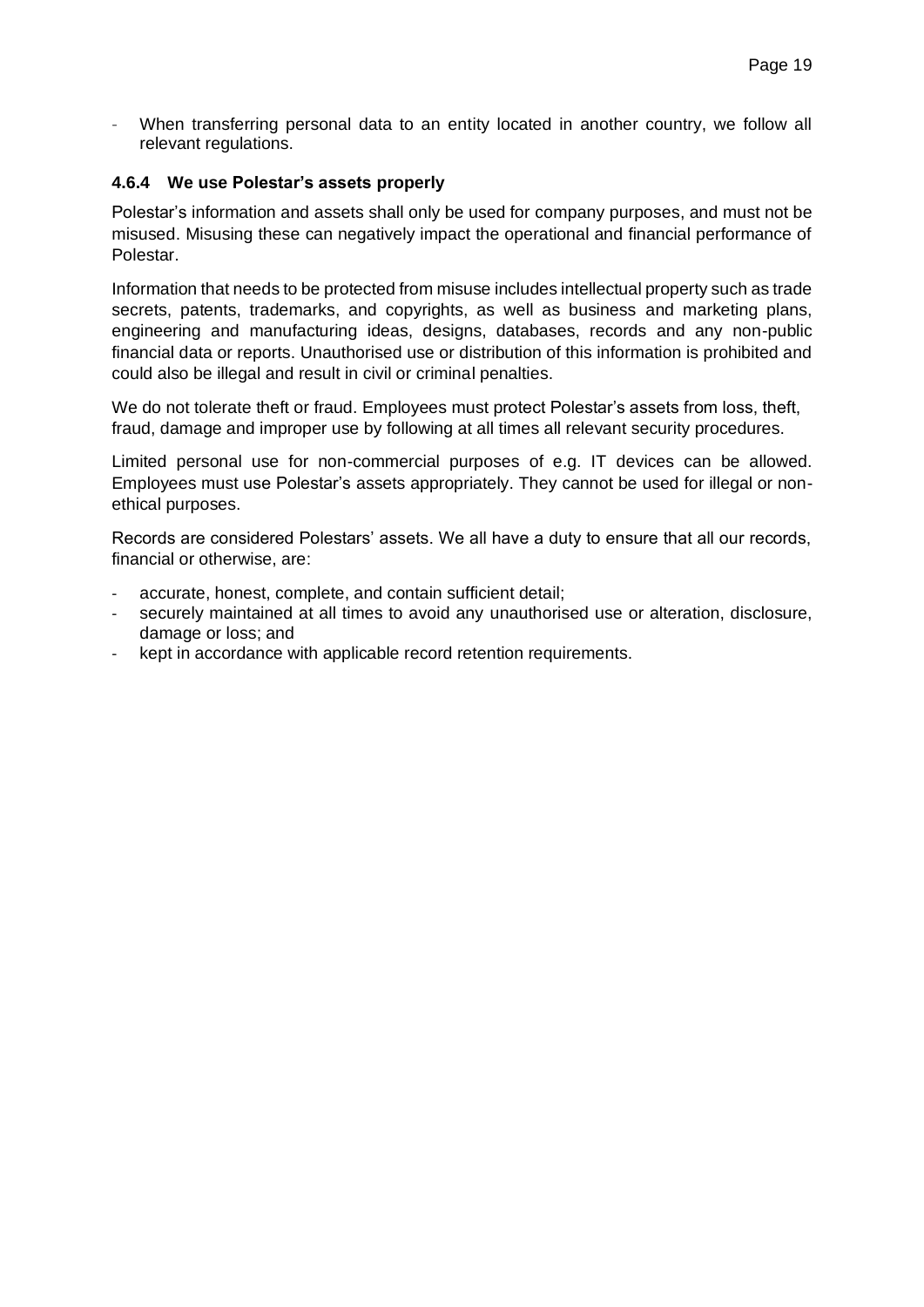### <span id="page-19-0"></span>**4.7 SPEAKING UP**

#### **4.7.1 We speak up**

Polestar encourages a speak-up culture that allows employees to ask questions and raise concerns without fear of retaliation. We also encourage them to report any suspected breach of laws or regulations as well as any conduct that is not consistent with our Code of Conduct, corporate policies and directives.

Speak up if you experience or witness disrespectful, inappropriate, fraudulent, unethical or illegal behaviour, including concerns about sexual harassment, harassment or discrimination based on personal characteristics (such as race, colour, ancestry, national/regional or ethnic origin, religion, sex, gender identity, sexual orientation, pregnancy, age or disability), retaliation or workplace violence or threats.

Discuss any concern with your manager or your local HR representative. If for some reason you are not comfortable with this, you can also contact another manager or Legal. Managers and other recipients of information about serious misconduct must promptly report it to Legal.

If you do not feel comfortable with the above alternatives for any reason, you can also use the SpeakUp reporting channel. The Head of Compliance & Ethics assesses all reports. If a report is submitted anonymously through SpeakUp, anonymity will be preserved unless the reporter chooses to reveal their identity.

#### **Confidentiality**

Polestar is committed to maintaining confidentiality to the fullest extent possible. Information about a report will be shared only with those individuals who have a legitimate reason to know. You are also required to cooperate fully and truthfully with any investigation and audit.

#### Zero tolerance for retaliation

Retaliation against those who speak up in line with best practice and in good faith about concerns and reports of wrongdoing is never acceptable.

You can find more detail on how to raise concerns in the Speak Up Policy available on Polestar Intranet



Scan to make a report with SpeakUp®

[Report with SpeakUp](https://www.speakupfeedback.eu/web/polestar/)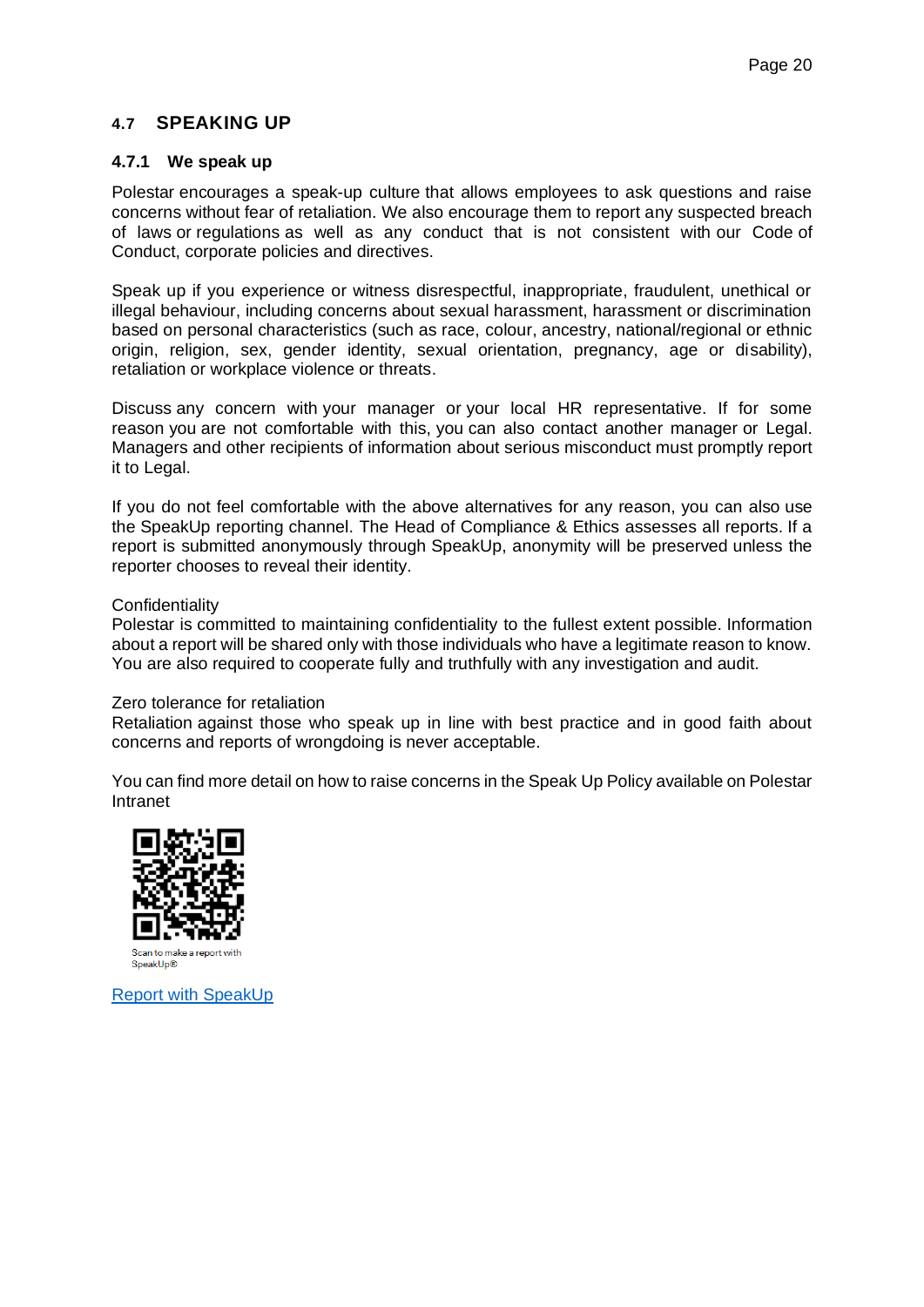# <span id="page-20-0"></span>**5 ENFORCEMENT OF THE CODE OF CONDUCT**

We have a personal responsibility to act ethically and in compliance with applicable laws, rules, regulations, professional standards, Polestar Code of Conduct and our policies and directives. In the event of a conflict between applicable laws and the rules of the Code of Conduct, Polestar will endeavour to comply with the highest ethical standard possible.

Polestar does not tolerate breaches of the Code of Conduct. Appropriate measures, in accordance with the Compliance Investigation Procedure, will be taken to investigate and report any suspected violation.

Prompt and consistent action will be taken against employees who do not comply with applicable laws, rules, regulations, professional standards, Polestar Code of Conduct and our policies and directives, including, but not limited to, reassignment, demotion, dismissal, and in the event of criminal conduct or other serious violations of the law, notification of appropriate governmental authorities.

# <span id="page-20-1"></span>**6 WAIVERS**

The Board (in the case of a violation by a director or management team member) or the General Counsel or a person authorised by the General Counsel (in the case of a violation by any other person) may, in its discretion, waive any violation of this Code. Such waiver can only be granted in exceptional circumstances and after due investigation.

Any waiver for a director or a management team member shall be disclosed as required by SEC and NASDAQ rules.

This Code of Conduct shall not be construed as an employment contract and does not give anyone any right to continued employment by Polestar.